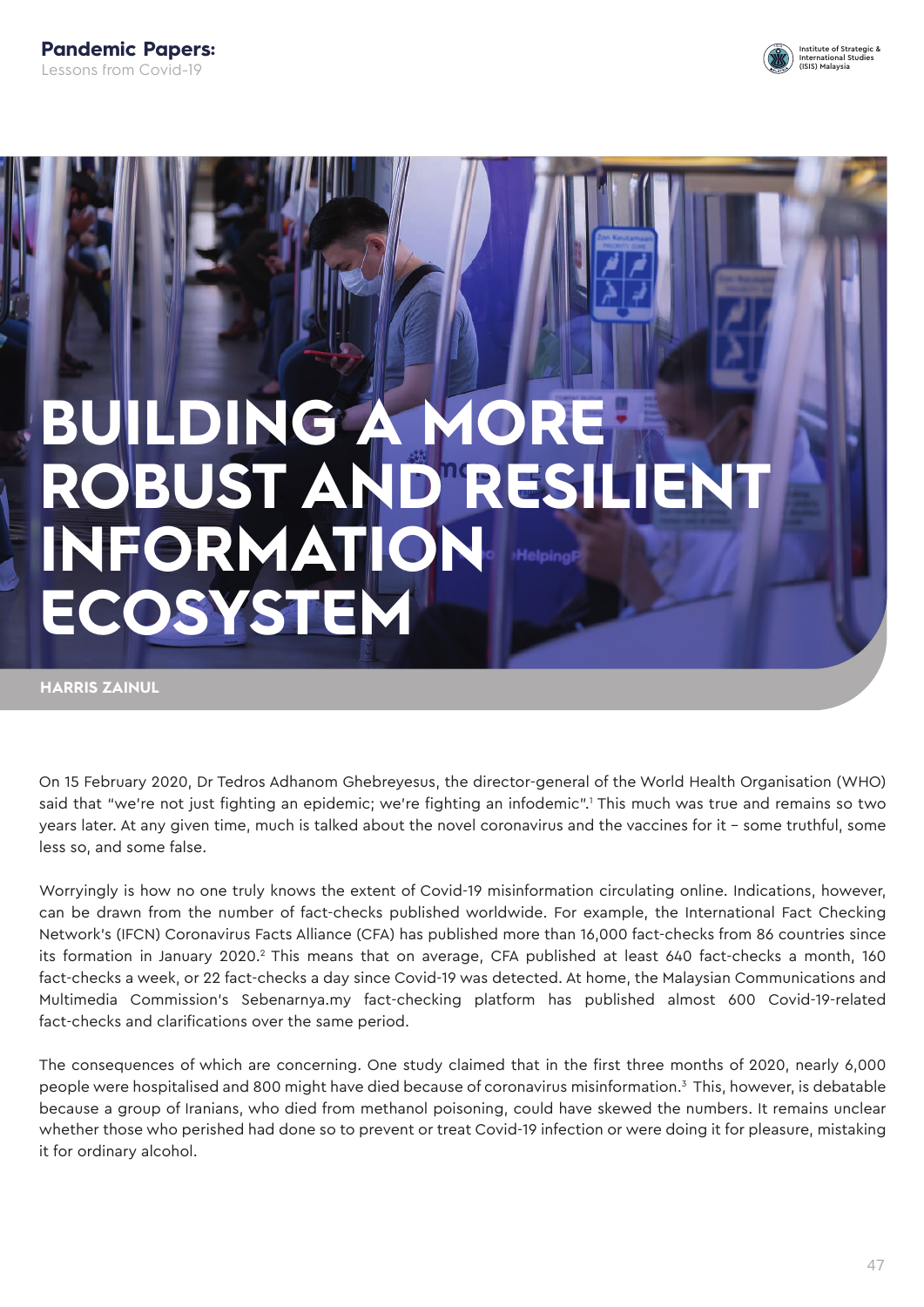

## Regardless of whether those deaths could be attributed to misinformation, health-related misinformation circulating since the start of the pandemic can have implications on health-related decisions and behaviours.

For example, it may lead to a reluctance to adhere to public safety advice, downplaying of the risks associated with Covid-19 and hesitancy to receive vaccination.

Loomba et al attempted to quantify the latter: the relationship between exposure to online misinformation on Covid-19 vaccines with intentions to vaccinate. His randomised controlled trial of 8,001 respondents (4,000 in the United Kingdom and 4,001 in the United States) shows that exposure to misinformation lowers the intent to accept a vaccine among people who would otherwise "definitely" accept the vaccine by 6.2% in the UK and 6.4% in the US, relative to the control group.4

The potential harm does not stop there. Any semblance of successful pandemic management requires the cooperation of the whole of society. This means that a minority's misinformed decision can have further implications for the rest of the community.

FIGURE 1. Number of Malaysians who consider fake news a problem



### **9 in 10 Malaysians consider fake news a problem**

Source: MCMC Internet Users Survey 2020

Worryingly, 92.3% of respondents to MCMC's Internet Users Survey 2020, conducted during the first year of the pandemic, considered fake news a problem in Malaysia.

#### **Efforts so far**

In Malaysia, efforts to contain and limit the consequences of Covid-19 misinformation falls into three categories: (1) public service announcements to highlight, among others, the need to vaccinate, how it is safe to do so, and warnings about false information circulating online; (2) fact-checking initiatives led by Sebenarnya.my, the dedicated Quick Response Team under the Ministry of Communications and Multimedia, and complemented by various media and civil society fact-checkers; and (3) legislation, such as Section 505(b) of the Penal Code, Section 233 of the Communications and Multimedia Act 1998, and the now-repealed Emergency (Essential Powers) (No. 2) Ordinance.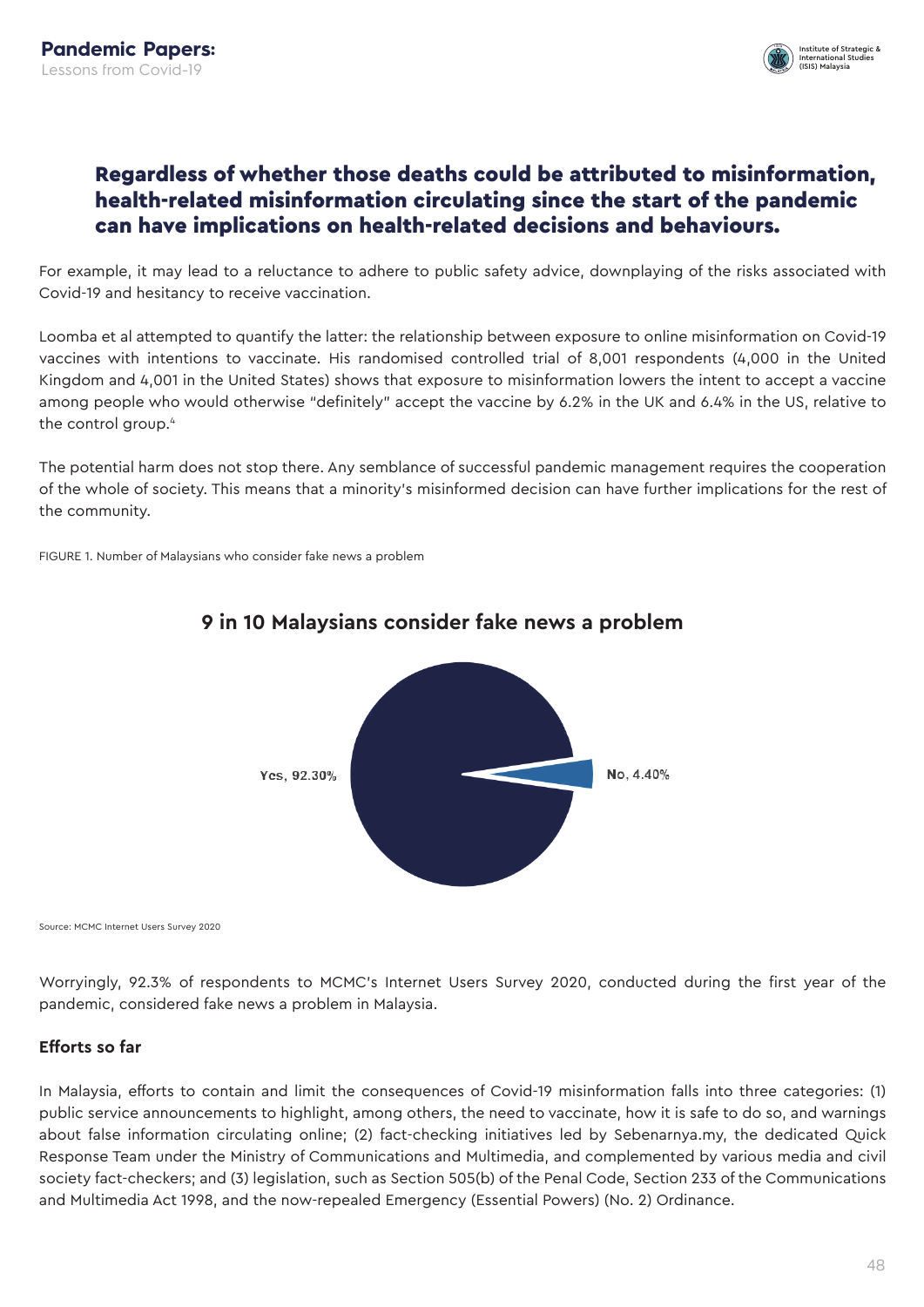

As Malaysia proceeds towards the endemic phase of Covid-19, some lessons are worth remembering moving forward. This can be applicable for future pandemics, of which scientists are already warning of, and other related disasters, such as the impending climate crisis. In this article, I highlight three: (1) how the news media ecosystem needs to be economically and politically viable; (2) how a laissez-faire approach towards social media platforms is no longer tenable; and (3) the need to improve our legislation. These will act as the foundation to safeguard and build resilience of the information environment for the next infodemic.

#### **News media must be economically viable**

Amid the deluge of misinformation circulating during times of crisis, the role played by the news media – such as print, radio and television – as a trustworthy source of authoritative and credible information cannot be understated. Yet, the ability of the news media to play this role has been undermined by decreasing advertisement revenues over the past decade, primarily attributed to shifting consumption patterns from print to online.<sup>5</sup>

FIGURE 2. Share of global advertising expenditure by medium over time



## **Internet advertising made up more than 50% of global advertising expenditure in 2021**

Source: UNESCO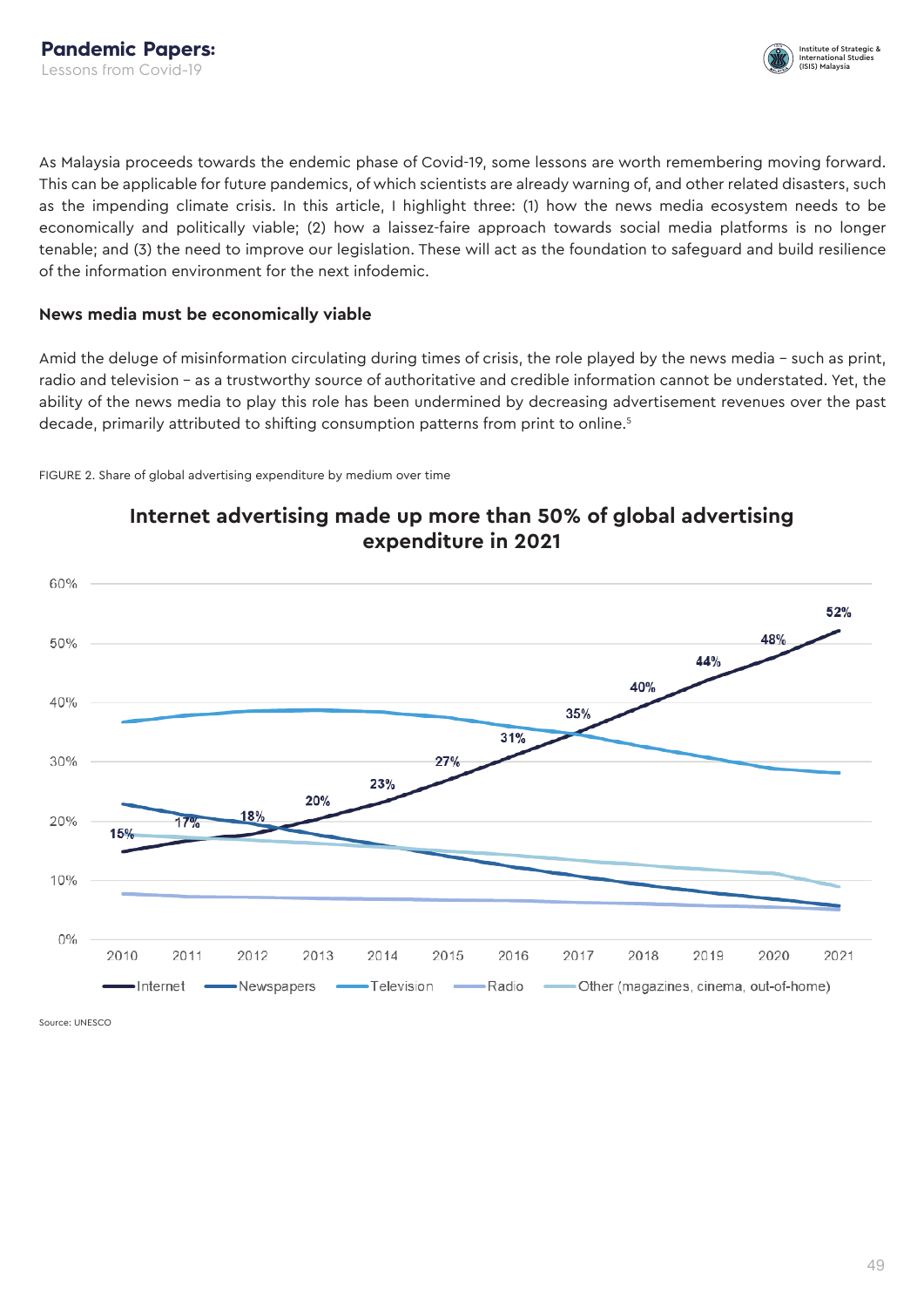

FIGURE 3. Sources of news in Malaysia



## **Print as a source of news decreased by 46% over the past 5 years**

Source: Reuters Institute 2021

According to Premesh Chandran, former CEO of Malaysiakini, this change in news consumption pattern has resulted in almost 1,000 times lower advertisement revenues per day. This is attributed to tech giants, such as Google and Facebook (now Meta), offering advertising at much lower rates to larger audiences as opposed to media companies.<sup>6</sup>

FIGURE 4. Percentage of Malaysians paying for online news



## **Percentage of respondents paying for online news in Malaysia decreased**

Source: Reuters Institute 2021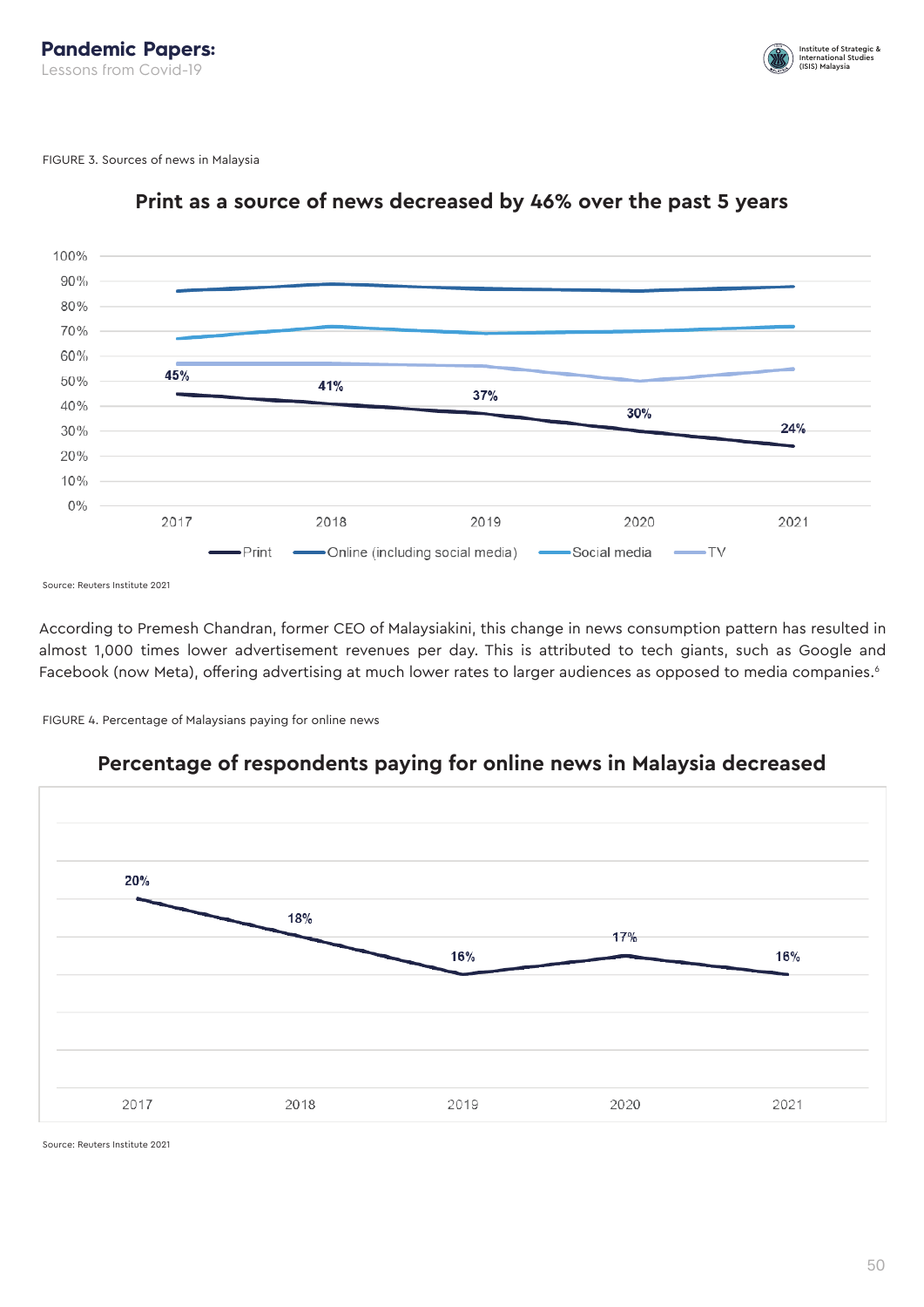

This is further exacerbated by how levels of paid news subscriptions remain incredibly low at 16%, according to the Reuters Institute Digital News Report 2021.<sup>7</sup>

Taken together, these are not good signs for the news media's economic viability in Malaysia. Falling advertisement revenue and the lack of paid subscribers would limit the ability and capacity of newsrooms. This comes at a time when more is being demanded of newsrooms – to practise higher journalistic standards, which entail more time spent per news piece; to provide time- and resource-consuming fact-checks; and to create more engaging content. This is against the backdrop of journalists facing heightened risks while conducting their work during the pandemic.<sup>8</sup>

It is clear that there is need for a more equitable distribution of digital revenue. Australia's News Media and Digital Platforms Mandatory Bargaining Code is one example that can be considered.<sup>9</sup> The code, intended to ensure news media are fairly remunerated for the content they create, achieves this by addressing the bargaining power imbalance between digital platforms, such as Google and Meta, with local news businesses.<sup>10</sup> This follows a similar payout by Google to French publishers for news snippets used in search results.<sup>11</sup>

Consideration can also be given for a portion of the Malaysian service tax on digital services by foreign service providers to be earmarked for news purposes.<sup>12</sup> This would funnel funds from foreign digital service providers, including from digital advertising, back to Malaysian newsrooms and media companies.

Lastly, there needs to be a gradual cultural shift among Malaysians towards paying for the news they consume. This would also allow newsrooms to be more independent and move away from the current model of relying on external funders, especially those with political connections which could affect real and perceived independence.

#### **Social media transparency and regulation**

Social media platforms have come under tremendous fire over the course of the pandemic, with perhaps US President Joe Biden's comment that they are "killing people" with misinformation among the harshest.<sup>13</sup> Regardless of whether one agrees with his assessment or not, it cannot be denied that social media platforms play a role – whether it is active, or passive is debatable – in the spread of false information during this pandemic.

|                                         | Facebook | Instagram | YouTube | Twitter | LinkedIn | Snapchat | <b>Reddit</b> | TikTok   | Twitch   | Messenger | WhatsApp |
|-----------------------------------------|----------|-----------|---------|---------|----------|----------|---------------|----------|----------|-----------|----------|
| Prohibits Covid-19<br>misinformation    |          |           |         |         |          |          |               |          | $\times$ | $\times$  | X        |
| Has a Covid-19<br>misinformation policy |          |           | ✓       |         | $\times$ | $\times$ | $\times$      | $\times$ | $\times$ | $\times$  | X        |

#### **Responses to Covid-19 misinformation by social media platforms**<sup>14</sup>

On one hand, credit should be given to the eight platforms that prohibit Covid-19 misinformation and the four that has introduced a specific Covid-19 misinformation policy. Further credit can be given for the platforms' diligent publications of transparency reports over the past 24 months. Yet on the other hand, questions remain over whether these policies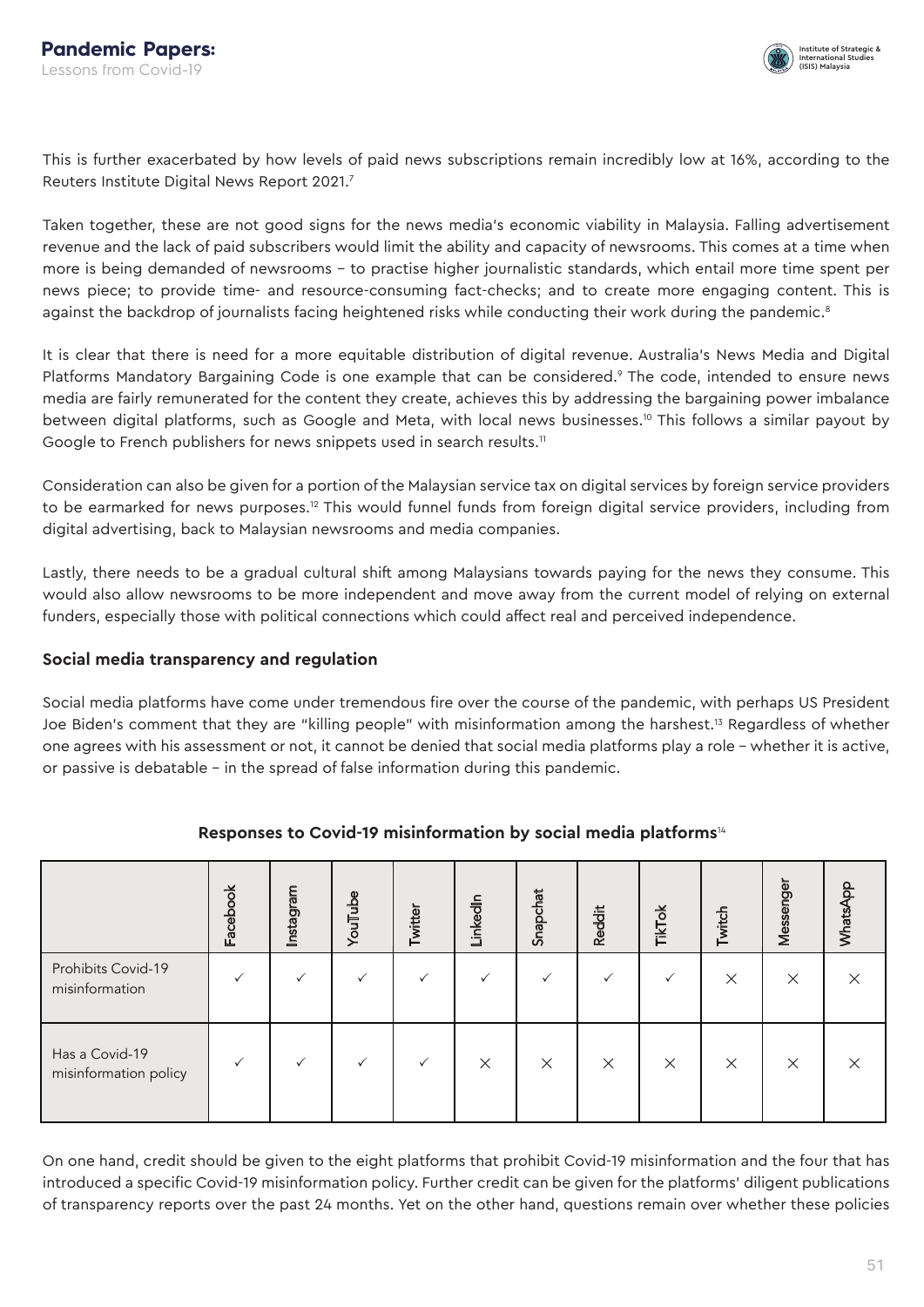

have been sufficiently and fairly applied not just in key markets in the West, but also in the developing world. Further questions remain on whether these are adequate, particularly in light of how misinformation remains a problem in these platforms.

From a policy response standpoint, the lack of granularity in the transparency reports means that what exactly is circulating in these platforms remain largely unknown – despite previous work to try to understand this better. (For example, my past work [here](https://www.isis.org.my/2021/09/24/vaccine-narratives-on-social-media-in-malaysia/) and [here](https://www.isis.org.my/2020/08/24/the-covid-19-infodemic-in-malaysia-scale-scope-and-policy-responses/).) This information gap is problematic as it limits policymakers' understanding of the specificity of the issue(s) at hand and blunts the accuracy of counter-messaging efforts.

Here are a few considerations for future references.

The first is to de-platform and defund accounts seeking to profit from Covid-19 misinformation, inclusive of those selling cures that go against the consensus of medical opinion. Defunding and de-platforming have been demonstrated to be a feasible approach towards problematic content, as seen during the Russo-Ukrainian war.15

The second is for Malaysian policymakers to follow US Surgeon-General Dr Vivek Murthy's request to social media companies to disclose the sources of Covid-19 misinformation, its extent and targeted audience.<sup>16</sup> This can allow Malaysian policymakers and policy communicators to be more targeted in counter-messaging efforts. On transparency, further calls need to be made for social media companies to disclose how exactly do their algorithms treat user-generated content – what type of content is prioritised, how this is determined, and what safeguards are in place to protect the integrity of online discourse.

Third, would be to begin discussions towards a standardised format for transparency reports – including scope of content. This will allow policymakers and researchers to better compare the content-moderation efforts across platforms and assess whether self-regulation is working as intended. Should this be found lacking, processes to identify local standards for content moderation must start now. This is to align the types of content permissible on social media to a Malaysian audience. This is by no means calling for cultural relativism when it comes to free speech rights, but rather a sober recognition of the downsides of a laissez faire approach adopted by the US, where these companies are often based, towards content moderation. It goes without saying that these local standards must be jointly identified by the government together with civil society, especially free-speech defenders to mitigate the risks of censorship.

#### **Regulating free speech**

The pandemic had exposed how ill-equipped our legislations are to address an imperfect information environment. For example, the Emergency (Essential Powers) (No. 2) Ordinance 2021 (EO2) introduced during the Emergency repeats the problems with previous legislations meant to address "fake news" – never mind that it was a copy of the repealed Anti-Fake News Act 2018.

Section 4 of EO2, together with the two other legislations used to address "fake news", Section 233 of the Communications and Multimedia Act (CMA) 1998 and Section 505(b) of the Penal Code, sets the bar incredibly low for content to be potentially infringing these legislations. Further, the same provision in EO2 and the Penal Code only requires the content to be "likely to cause" the low threshold of harm, making actual intent secondary.

This is problematic and concerning during the infodemic, where there is "an overabundance of information – some accurate and some not – that makes it hard for people to find trustworthy sources and reliable guidance when they need it".17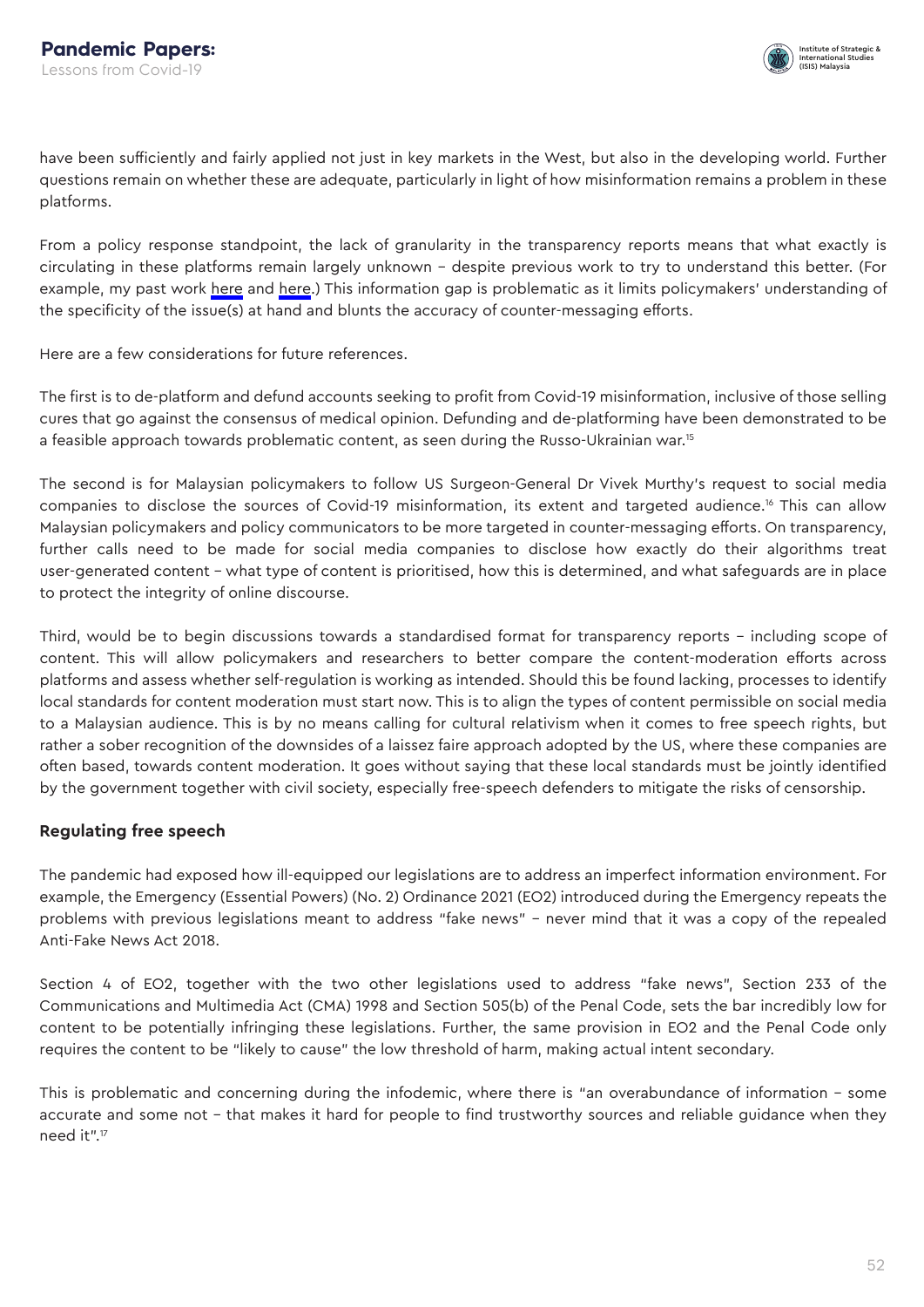

## When coupled with the push factors of low digital literacy skills among the people and a constantly evolving science and muddled information environment, the desire to share "helpful" information among friends and families during the pandemic runs the magnified risk of falling afoul of these laws.

In moving forward, what is sorely needed is a paradigm shift from one seemingly focused on vaguely defined and broadly applicable legislations to ones specifically addressing the types of harm intended to be regulated. For example, if it is anti-vaccine information, then the legislation should guard against that. Ergo for other types of false information that causes harm, such as those affecting the integrity of democratic discourse (like deepfakes of politicians), and those resulting in racial and religious tensions.

With specific legislations, the public can then be better able to regulate their conduct appropriately. Here, it is worth remembering Blackstone's ratio that "it is better that 10 guilty persons escape than one innocent suffers". No innocent person should be exposed to the indignity of being accused to have committed a crime and having to go through the traumatising investigation and trial processes.

\*\*\*

As we step into the third year of Covid-19 and as we prepare for future crises that could see knock-on implications on our information environment, the policy investments must be made now. Only then will the information environment be more resilient in the face of future challenges. As with most experiences with Covid-19, it shed light on deficiencies in existing systems and ways of doing things, and the onus is now on policymakers to ensure that these lessons are learned before the next crisis hits.

HARRIS ZAINUL is a senior analyst at the Institute of Strategic & International Studies (ISIS) Malaysia. He can be contacted at harris@isis.org.my.

#### **Endnotes**

- 1 Ghebreyesus, T.A. (2020). *Munich Security Conference.* World Health Organisation. Retrieved from:
- https://www.who.int/director-general/speeches/detail/munich-security-conference
- 2 Poynter. (n.d). *Fighting the infodemic: The #CoronaVirusFacts Alliance.* Retrieved from: https://www.poynter.org/coronavirusfactsalliance/

- 5 UNESCO. (2021). *World trends in freedom of expression and media development: Global report 2021/2022.* Retrieved from:
- https://www.unesco.org/reports/world-media-trends/2021/en/journalism-public-good

6 Chandran, P. (2021, October 24). The business of the media industry – can it survive?. *Malaysiakini.* Retrieved from: https://www.malaysiakini.com/columns/596519 7 Newman, N., Fletcher R., Schulz, A., Andı, S., Robertson, C.T., & Nielsen, R.K. (2021). *Digital News Report 2021.* Reuters Institute for the Study of Journalism. Retrieved from: https://reutersinstitute.politics.ox.ac.uk/sites/default/files/2021–06/Digital\_News\_Report\_2021\_FINAL.pdf

8 UNESCO. (2021). Threats that silence: Trends in the safety of journalists. *World trends in freedom of expression and media development: Global report 2021/2022.*  Paris: UNESCO. Retrieved from:

 https://unesdoc.unesco.org/in/documentViewer.xhtml?v=2.1.196&id=p::usmarcdef\_0000379589&file=/in/rest/annotationSVC/DownloadWatermarkedAttachment /attach\_import\_60bee60a-ae1c-43cb-9f69–94acf2c347e8%3F\_%3D379589eng.pdf&locale=en&multi=true&ark=/ark:/48223/pf0000379589/PDF/379589eng.pdf# WTR\_SafetyChapter\_Oct29pm.indd%3A.16937%3A205

- 9 Australian Competition & Consumer Commission. (n.d.). *News media bargaining code.* Retrieved from:
- https://www.accc.gov.au/focus-areas/digital-platforms/news-media-bargaining-code
- <sup>10</sup> Choudhury, S.R. (2021, February 24). Australia passes new media law that will require Google, Facebook to pay for news. *CNBC.* Retrieved from:
- https://www.cnbc.com/2021/02/25/australia-passes-its-news-media-bargaining-code.html
- <sup>11</sup> Rosemain, M. (2021, February 13). Exclusive: Google's \$76 million deal with French publishers leaves many outlets infuriated. *Reuters.* Retrieved from:

- <sup>13</sup> AP News. (2021, July 17). *Biden: Social media platforms 'killing people' with misinfo.* Retrieved from:
- https://apnews.com/article/joe-biden-business-health-media-social-media-73ca875f1d1c04bc69108607d8499e3c

https://misinforeview.hks.harvard.edu/article/research-note-examining-how-various-social-media-platforms-have-responded-to-covid-19-misinformation/

<sup>3</sup> Islam, M.S., Sarkar, T., Khan, S.H., Kamal, A.H.M., Hasan, S.M.M., Kabir, A., Yeasmin, D., Islam, M.A., Chowdhury, K.I.A., Anwar, K.S., Chughtai, A.A., & Seale, H. (2020). COVID-19–related infodemic and its impact on public health: A global social media analysis. *The American Journal of Tropical Medicine and Hygiene, 103*(4)*,* 1621–1629. Retrieved Feb 23, 2022, from https://www.ajtmh.org/view/journals/tpmd/103/4/article-p1621.xml

<sup>4</sup> Loomba, S., de Figueiredo, A., Piatek, S.J., de Graaf, K., & Larson, H.J. (2021). Measuring the impact of COVID-19 vaccine misinformation on vaccination intent in the UK and USA. *Nature Human Behaviour, 5*, 337–348*.* Retrieved from: https://doi.org/10.1038/s41562–021–01056–1

https://www.reuters.com/article/us-google-france-copyright-exclusive-idUSKBN2AC27N<br>Reader of Alexander of digital continues to Malaysia should <sup>12</sup> Yeoh, C.G., & Ong, G. (2021, July 23). Foreign providers of digital services to Malaysia should ensure compliance with the Malaysian Service Tax on Digital Services. *EY.*  Retrieved from: https://www.ey.com/en\_my/tax/what-foreign-digital-service-providers-need-to-comply-with-in-malaysia

<sup>14</sup> Krishnan, N., Gu, J., Tromble, R., & Abroms, L.C. (2021). Research note: Examining how various social media platforms have responded to Covid-19 misinformation. *Misinformation Review.* Retrieved from: